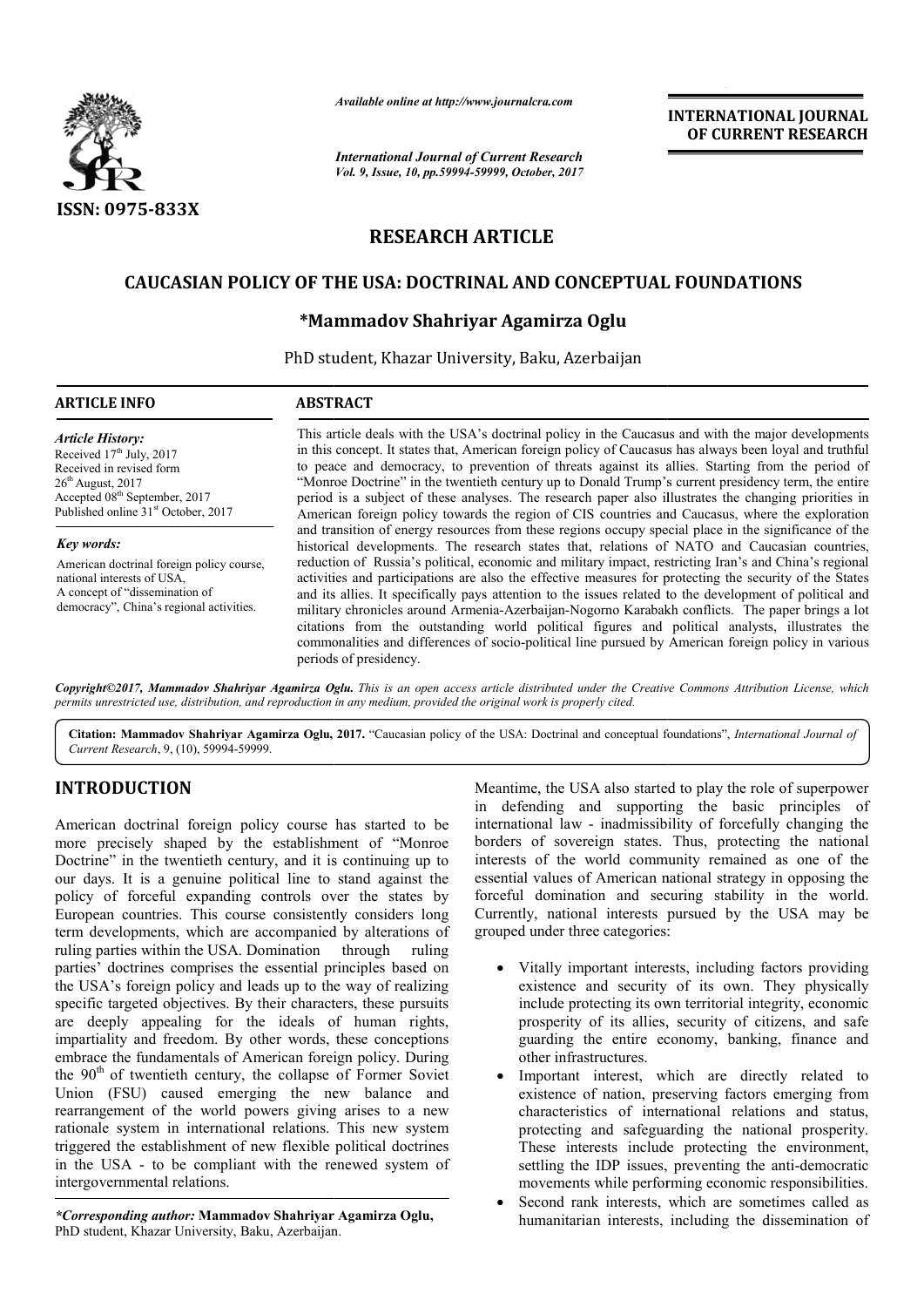democratic ideas, promotion of human rights and other related issues.

National interests of the USA are distinguished with its global characteristics and wide scope of foreign policy pursued by them. As a matter of fact, these interests have created new environment after the disintegration of USSR and fall of prospects of perestroika (reforms). It also opened the new opportunities to obtain the increased influence in all areas of their activities. Consequently, Soviets were also obliged to revaluate their international socio-economic and political relations in the world. In the  $90<sup>th</sup>$  of twentieth century, one of the USA foreign policy theorists, F. C. Turner has promoted the concept of "active borders" strategic line, which comprised rejection of existing borders, and made the USA responsible for resolution of crucial global issues [9, p. 59]. This idea has mainly paced into the foreign policy conception developed by G. Bush, B. Clinton and son G. Bush administrations. Newly established international situation implied the victory of USA after a long-term "cold war" era, which in its turn also served as a proof to the growing superiority of the States' democratic values. Thus, starting from the  $90<sup>th</sup>$  of twentieth century, a concept of "dissemination of democracy" gained some supremacy within the ideological strategies, followed by the cautious tone of American foreign policy.

While addressing to congressmen, President George Bush put forward the idea to establish a new layout of the world. It envisioned the commencement of a new policy:"terrorism is a threat for truth and peace!". Following this, a doctrine promoted by Father Bush made significant developments in increasing role of USA in the post–soviets period. Strategy of "dissemination of democracy" contributed to enlargement of American impact in the world and strengthened its international positions in this region. Increasing role of the USA's foreign policy line was also promoted by the State Secretary James Baker. He wrote: "Participation of USA in regulation of regional conflicts for the sake of development of democracy secure market economy, and military-political environment is important provision" [1].G. Bush government considered free multiparty elections as a tool to reach peace in the settlement of such types of problems. Although B. Clinton administration made several alterations to the concept of "a new layout of the world", but the aspects of political line towards the post-soviet area remained unchanged. However, during B. Clinton's presidency, by its concrete pre - set measures, the Caucasian policy of USA became more active. Meantime, the policy of "strategic enlargement", including the framework within NATO where Clinton regarded the Caucasus as the main region in the global policy of USA targeted the decrease of Russia's and China's influence in Eastern Europe and FSU [2, p.34].

Alongside with these principles, the USA also increased its economic influence within the region. Such policy had to have a long-term impact to enhance the dominating role of USA, while decreasing Russia's and Iran's "visibility" in shaping and stimulatinga new economic system. Establishment of economic relationships, maintenance of security, stability and democracy became the vital principles of American foreign policy. Clinton administration, also triggered a new model of USA-Azerbaijan relationships which resulted in involving Azerbaijan into the peaceful operations as its ally. Researchers, as Maxim Suchkov, Michael Malakhov, Musa Gasimli, Aynur Bashirli and others named the term of  $90<sup>th</sup>$  as a period of

"familiarization" in the USA-Azerbaijani relations. The post 9/11 period is an active phase of American policy in the Caucasus because during B. Clinton's presidency his administration has started determining the new milestones of American foreign policy in this region. One of the main directions of this foreign policy was decreasing Russia's impact and position within this region. If enlargement embraced only one pole of this foreign policy, the other side of this included "the policy of engagement". Establishment of a special authority in state department for actively impacting the ongoing processes of resolving conflicts in Caucasus and Eastern Asia regions in 1993-was one of activity measures in this foreign policy. It was carried out within the frameworks of resolving conflicts in commonwealth countries. For this purpose, the USA became a co-chair of OSCE Minsk group. In the  $90<sup>th</sup>$ , one of the directions in the USA's Caucasian policy was associated with the resources of carbohydrate reserves to secure its economic and political interests. For example, on September 20, 1994, for further exploitation of Azeri, Chirag and Guneshli (ACG) offshore fields, Azerbaijan signed the first globally recognized production sharing agreement (PSA) with major western oil producing partner countries, including the USA. This was a "contract of century" which determined the directions of oil pipelines where Russia stayed outside of this project. It increased exceptional role of USA within this region, and distinguished the role of its foreign policy in the related areas. It also facilitated to maintaining the increased stability in this region. From one side, it positively impacted the trial balance of Azerbaijan, and from another side, it created the more favourable conditions for the States to more decisively approach to the resolution of Armenian-Azerbaijan – Nagorno Karabakh conflict.

The USA, also started to keep close relationships with the newly established alliance - Georgia-Ukraine-Azerbaijan-Moldova (GUAM). This process was evaluated as a major step for decreasing Russia's role in this region, which coincided with the foreign police doctrine of USA. Although, in its early periods, GUAM was established to harness the questions of infrastructure and transportation of oil pipelines, later it was prompted to military partnership to combat the policy of separatism. These supportive steps have significantly reduced the roles of Russia and Iran in the region. In 1997, USA government included the north part of Russia and the Caspian Sea into the areas of its interest, and this step officially increased its role in the region. In 1990, the USA military forces did not face any obstacle while it declared the north part of CIS as their "responsibility area" of its central command (CENTCOM). In 2000when V. V. Putin came to power, Russia started showing increased interest for this region. Declaring CIS countries to be as essential priority of Russian foreign policy, and conducting more expedient policy with Caucasian region, V. V. Putin's government changed its foreign policy in this region. In this case, Azerbaijan preferred to pursue a balanced policy between Russia and USA. It is necessary to note that, meantime Georgia's pro-American policy was directly supported by USA. American senator S. Braunbeck and political science specialist Cohen declared that "Georgia is a border between NATO and Silk way" [10, p.201- 202]. This might clearly be observed in the policyline towards Georgia. In 2002, by joining NATO Georgia obtained strong support rendered by USA in "rose revolution. It was also consolidated by American-Georgian Charter on Strategic Partnership where both states declared their interests to preserve strong, independent and democratic Georgia, while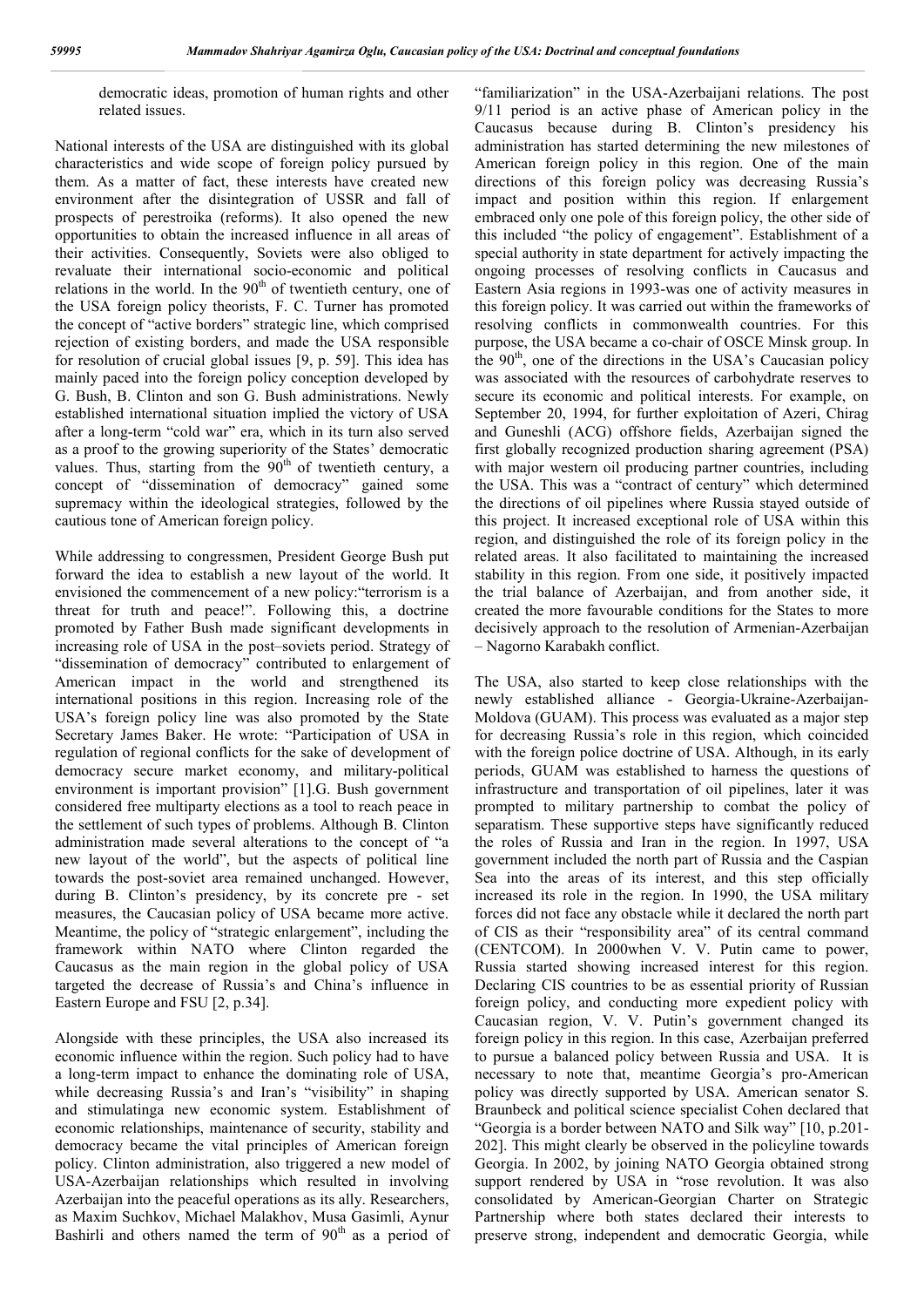NATO activities in a relation to Armenia were limited to establishment of defence and safety sectors. Subsequently, the approaches in American-Azerbaijan relationships also began assuming more distinctive character since then. To improve relations with Azerbaijan, Bill Clinton administration began to take more effective measures, by focusing much attention on Azerbaijan in its foreign policy. Azerbaijan President Haydar Aliyev's first official visit to USA, signing the "Contract of century" with the major world oil companies, Azerbaijan's accession to "Partnership for Peace" programme of NATO and some other intergovernmental activities conducted by Bill Clinton administration facilitated to the increasing role of USA in the settlement of Nagorno-Karabakh conflict.

On February 26, 1993, Bill Clinton in his speech in one of American universities noted that, the main two aspects of his foreign policy would be globalization and cyberspace. Issues of priority included the increasing role of trade and "open markets" in foreign policy. By preserving its superiority, the USA rendered its aid to the economy of the third world countries for expanding democracy in Russia and in other states, which were in the focus of the its national foreign policy [3]. These ideas were also attributed to the Caucasus because of its natural resources and strategic position which matched with USA's interests. In 1994, for getting the closer engagement in the Caspian region of CIS, the USA's State Department, National Security Council, Ministry of Power Engineering, and the Ministry of Trade established the intergovernmental working group towards its targets. USA also continued its strengthened policy in South Caucasus to supervise the region of Central Asia through Caspian Sea. It included the decreasing role Russia and Iran in South Caucasus and minimizing the impact of China in these regions. Therefore, some strategists considered that the enhanced role of USA in the Caspian region was one of the major points of American foreign policy. For instance, Sh. Hesl in, the employee of Ministry of National Security wrote: "USA may not allow Russia and Iran to predominate over Caspian's energy resources. Caspian region is not only turning into the important component of West's energy security, but it also turns into the brace of changing Eurasian forces ratio" [15, p.56]. Active phase of USA foreign policy on Caucasus may also be observed since September 11, 2001 events and adoption of a new National Security Strategy in 2000. The strategy taken thence served as the main determining factor in foreign policy of USA's on defence and tactics. This document gave high preference to the armed forces of USA, development of democratic values where the new role of the USA Armed Forces had an exceptional role. "By minimizing opponent state activity, using military potentials to preserve and protect standing of sole super state in the world were among these important issues" [6]. Main components of this strategy were maintaining security of amicable and opponent states, providing their interests, and if necessary, giving them military assistance [6]. National military (2004) and Military defence strategies adopted in the period of son Bush have completed this strategy and determined the methodology of USA's military policy activity. Getting access to the important regions and communication lines and creating necessary the environment for security through strengthening alliance and partnership relations were the signs of Caucasian policy in National Defence Strategy. By adoption this conception, Caucasus was considered not only to be source of power resources, but it also served as the starting point for the USA military forces' impact in the regions. USA had a chance to

obtain access to Afghanistan and Iraq. Each three countries located in South Caucasus supported the USA's anti-terror operations and actively participated in the operations conducted within the NATO framework. It is necessary to note that, since 1994, Azerbaijan, Georgia and Armenia have joined this programme of "Peace for Partnership of NATO" which provided the enlargement of NATO in the specific regions. Unlike Clinton, junior Bush was more interested in conducting adaptive policy towards the demands and potentials of the regional countries. It might also be observed from the policy line of Georgia. By declaring its accession to NATO, Georgia has acquired support form USA in "rose revolution" in 2003; in fact, it accepted Georgia as its ally. Strong support by USA might also be seen from the USA-Georgia Charter on Strategic Partnership. Both states declared that they were interested in preserving strong, independent and democratic Georgia. Thus, such kind of agreements were signed with Estonia, Latvia and Lithuania in 1998, and later, in 2008 it was done with Ukraine. This charter was compiled in three columns. The first one was related to security issues, which declared that, "USA and Georgia are willing to enlarge scope of partnership programme to defend and develop peace and stability against global threats for peace and stability" [4]. This partnership encouraged Georgia's further application for member ship to NATO. In this chapter, Georgia and USA "were willing to continue Extended Bilateral Investment Agreement, to provide Georgia's accession to General Privileges System and to investigate possibility of Free Trade Treaty regarding economy [4]. There were also certain energy security goals increasing effectiveness of energy transition and its physical protection from Georgia to Europe. For promoting democracy, it said that, the parties "shall undertake to collaborate in the field of strengthening chances to acquire independent media, freedom of expression, objective news and information" [4]. Additionally, the parties expressed their wills to more rigorously strengthen legal norms. To achieve it, USA has promised to conduct training of judges, lawyers and other members of legislative sectors. Nevertheless, after signing this charter, Georgia began to be much concerned about getting enough guarantee in the field of security. Some observers noted that, the purpose of USA was to fight against probabilities of Russia's dominance in the region, and for this reason, it had to display its consent to obtain it [5]. This period was characterised as improvement in Azerbaijan-USA relations and enhancement of partnership between these two countries. Professor Musa Gasimli marked the term after 2001 as a new period of relations between the USA and Azerbaijan [16]. This was considered a turning stage from a partner into a collaborator. Academician Ramiz Mehdiyev evaluated this period as a term when Azerbaijan gained a chance to establish its close relationships with USA and when it gained a broader chance to use these chances [17, 248] on military-technical and security issues in 2002. Meanwhile, the issues of energy safety, humanitarian aid, the increase of trade turnover began to draw a special attention. On August 23, 2002 Ministry of Finance of the Republic of Azerbaijan and the Finance Department of USA signed a memorandum on technical aid [14]. Humanitarian aid rendered to Azerbaijan was within the framework of "Hope" project. By the partnership agreement of financial ministers, the USA allocated 4.4 million USD funding for Azerbaijan's defence and security. In the same year Azerbaijan also participated in 11 programs in the field of security and defence [19]. Within the framework of anti-terror operations organized for military platoons, Azerbaijan's armed forces along with the armed forces of Turkish Republic began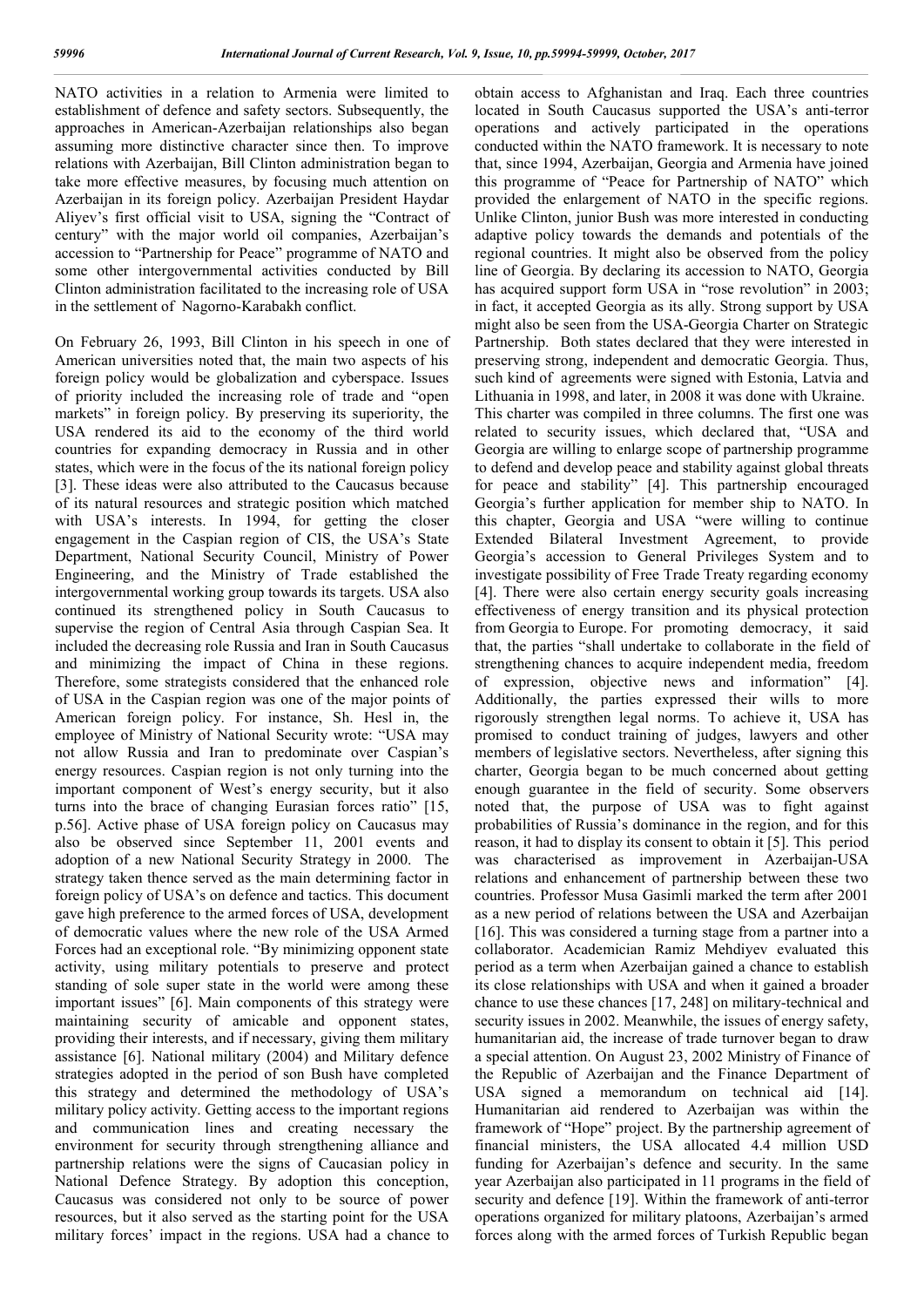to participate in counter terrorism movement in Afghanistan. The conference of "East-West energy corridor is a reality" on energy security issues which was held on February 25, 2003 was very productive where the Azerbaijani President Haydar Aliyev once more declared that Baku-Jeyhan pipeline did not only have economic characteristics, but it also assumed a security nature. It also facilitated to the settlement of some reginal disagreements [18, p.573]. Worsening situation around Iraq and war did not weaken the strengthened the USA-Azerbaijan relations. By sending a letter of thanks to the President of Azerbaijan, President George Bush expressed his gratitude to Azerbaijani leader for its collaboration, while it faced difficulties against Saddam Hussein regime [13]. Azerbaijan's peacekeeping forces have actively participated in military operations in Iraq. Such close mutual relationships also strengthened this partnership for the following years. The new security concept adopted by USA facilitated to development ofthese relationships.The new National Security Strategy adopted in 2006 was ratified in the complicated for the USA period because of active ongoing military operations in Afghanistan and Iraq. Meanwhile, nuclear program of Tehran was also becoming more pressurizing. That is why, the strategy adopted in 2006 had a new approach to security concept.

By enlarging existing borders of security, it envisioned all necessary measures for preventive attacks, where in the case of emergency, applying forces to help old allies was also not excluded… [11]. Additionally, the document prescribed that the USA foreign policy was established on three main theses. The first was provision of military superiority of USA, the second was availability of war conception which contained the first attack by the USA before enemies' attacks towards USA and its allies, and the third was to be able to act solely in reaching multilateral partnership. Rejection of negotiations with terrorist organizations and states, depriving them from all supports, assistance and shelter and the likely issues were elements of this concept. It also stressed USA's special role in combatting global threats, protecting human rights and disseminating the democratic values as state priorities of the USA's foreign policy. From this point of view, collaborating with regional states, strengthening democratic values in these countries remained as main foreign policy issues of USA in Caucasus and in the Republic of Azerbaijan. Foreign policy concept adopted in 2006 and its negative tone towards Iran also deepened these interests.

In 2010 the newly adopted by President Barack Obama National Security Strategy made essential changes in the foreign policy course of USA. By initiating a comprehensive pragmatism, Barack Obama administration considered a coalitionary approach and used the "smart power" in the settlement of internationally important problems. Four aspects in this document should be considered as the main issues of USA foreign policy [12]:

- Security;
- Economic prosperity;
- Promulgation of "universal values", and
- Strengthening the peace with American government.

World leadership issues remained as a forceful element in this conception, too. Consequently, it remained as innovation in the USA foreign policy because although military and foreign policy matters considered two main directions of National

Security, this document had still some additional values regarding to internal economic development. From one side, comprehensive feature of this strategy could bring the internal and external aspects of national security in USA. From another side, George Bush's subsequent policy proved its interest towards maintaining American dominance in vitally important regions. "We remained as one of nations passing through the most powerful and prosperous period of the world. We will always carry the world behind us" [8].

In 2010, Barack Obama administration expressed American national interests and priorities as following:

- Strengthening relations with allies and partners in the field of non-proliferation of nuclear weapon;
- Abolition of Al-Gaede terror organization on the account of weakening "Taliban" movement;
- Military-political assistance to Afghanistan and Pakistan;
- Withdrawal of USA troops from Afghanistan upon achieving its sovereignty;
- Creating the environment for Palestinians to establish their own country through settlement of Israel-Arab disputes in a peaceful manner in the Near East region;

The most important issues included increasing a partnership with Islamic world countries, spreading the western democracy in the directions for protecting human rights and universal values, broadly using and disseminating information technology, shaping new and stable relationships in international sphere. Though the strategy adopted in 2015 reflected several issues from the previous one - from 2010, there were still some new strategic policy interests included into this concept. It had some reasonable grounds for this. If relations with Russia were stable in 2010, now in the new doctrine this case under went some changes. For example, in the new concept the USA more overtly expressed its negative attitude and condemnation towards Russia's aggressive policyin Ukraine. Unlike Bush's government, Barack Obama's administration did not only consider its own interests, but the whole concept of mutual interests in relations to its counterparts. Apart from this, the USA's foreign policy in South Caucasus remained completely actual in the period of Barack Obama because USA again continued remainingas an interested party in weakening of Russia's impact in this region. It established the alternative lines to silk way, realized the alternative Nabucco-West natural gas pipeline, and other projects. Achieving positive solution in settlement of regional conflicts, has also promised to take successful steps in resolving Azerbaijan-Armenia-Nagorno Karabakh conflict in strategic foreign policy of USA in 2015. At the end of 2011, Obama publicized the National Defence Authorization Act and establishment of bilateral relations with Georgia in which the issues of security were reverberated. The report adopted by Congress on April 30, 2012 was necessary for the next year. It obviously revealed that there were two directions in defence strategies concerning the partnership between the two states. These included improvements of Georgian army and USA support for assisting ISAF. Georgia repeatedly appealed for military provision, and USA tried to secure all these applications. Although some inquiries were directed to ISAF assistance, majority of them were used for the development of defence field [7]. The relations between USA and Azerbaijan progressed in this period. In September 2010, president of Azerbaijan Ilham Aliyev conducted his next official visit to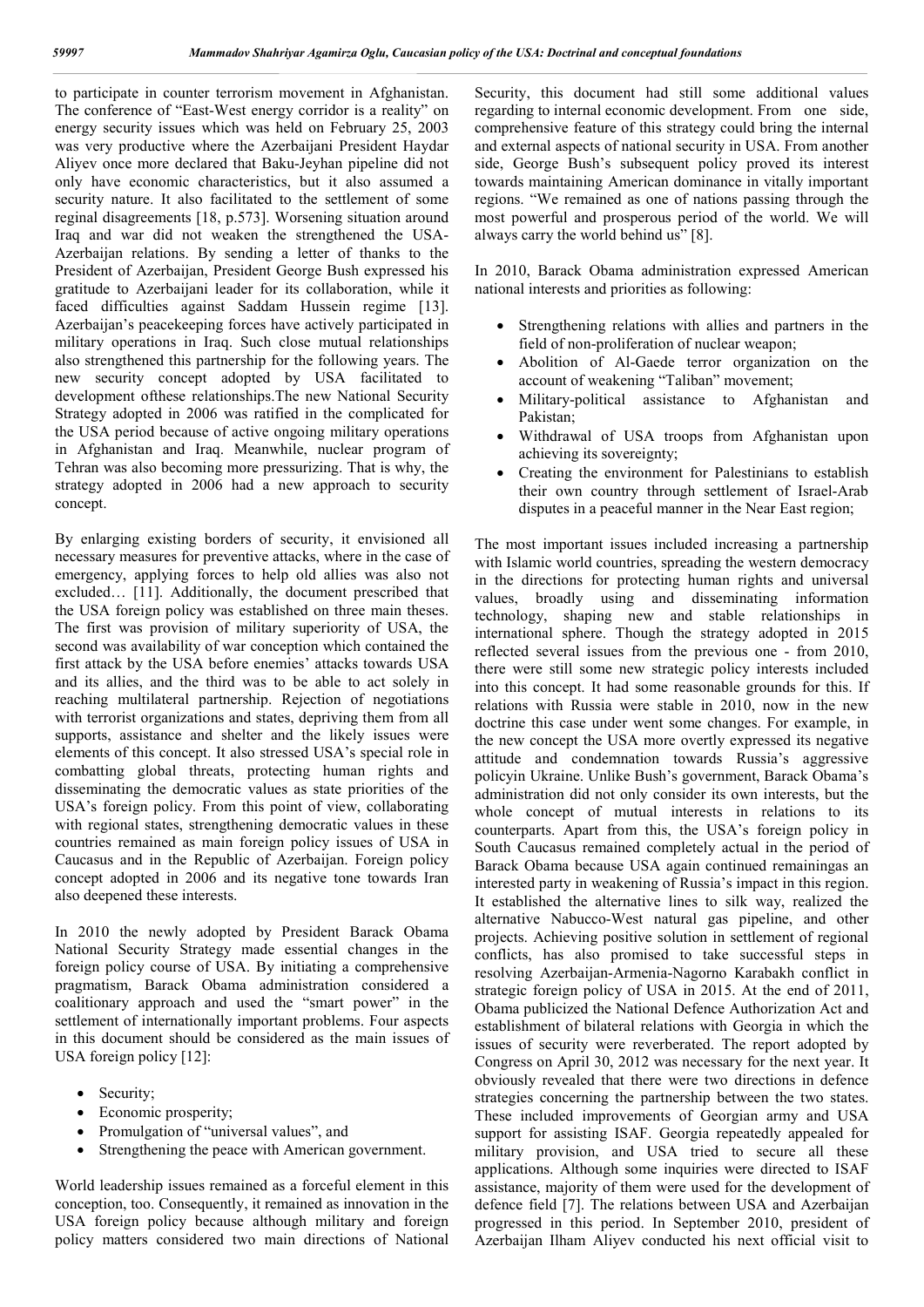USA and on September 24, 2010 he met with the USA president Barack Obama in New York. Mentioning Ilham Aliyev's leadership role, Barack Obama noted that Azerbaijan had gained the status of the most reputable country within the region. This meeting once again demonstrated the development of USA-Azerbaijan relationships into the strategic partnership level.

- USA accepted Azerbaijan as a leader state in the development of "Southern Corridor";
- Azerbaijan was considered a country of priority in the new Caucasian policy of USA;
- Settlement of the military conflict between Armenia and Azerbaijan was evaluated as a decisive factor for providing peace and stability in the region;
- Strengthening partnership between USA and Azerbaijan was highlighted to combat against international terror.

Conclusion of "open skies treaty" on April 6, 2016, "Air transport treaty between the Republic of Azerbaijan and United States' government" on July 2, 2016 and the grant agreement between State Civil Aviation Administration and Trade and Development agency of the USA in the framework of the third meeting of joint intergovernmental commissions of Azerbaijan-USA on economic partnership were the apparent evidences for them. Donald Trump's presidential election in 2017 reflected the innovations developing in the foreign policy of USA. As a newly elected president, he prioritized the combat against terrorism as the line of main American national interest which complied with the previous USA foreign policy course. However, anti-Iran and anti-China policies did not intend eradication of sanctions against Russia, they were indications of continuing previous foreign policy course of the States. This did not predict any radical change in Caucasus policy as well. Caucasus remained as the main field of interest for USA.

Thus, being one of the important political points, Caucasus still plays crucial role in formation of USA foreign policy. Main components of this policy are:

- Being as an important power in the region, to keep the regional states under control;
- To reduce Russia's political, economic and military impacts for holding leadership in the region;
- To restrict Iran's activity in four main directions Iran, Caspian Sea, Afghanistan and the Persian Gulf;
- To form military bases to enlarge military participation potentials;
- To control Caspian energy resources and use the alternative routes for energy transportations;
- To use region for accession to Central Asia;
- To decrease impacts of Russia, Iran and China by strengthening its position in the region;
- To keep the post-soviet countries under control through political, economic, military and scientific-technical assistance;
- To achieve settlement of regional conflicts on an international level;
- To involve regional countries in NATO through enlarging its borders;
- To support political realization of economic projects with geo-strategic importance (for example, Nabucco pipeline);
- To form an idea of a unified Caucasus;
- To form a regional security system.

Thus, the analysis of American policy on Caucasus displays the importance of USA for Caucasus region. From this point, the significance of South Caucasus region for USA are the followings:

- Maintaining the security of independent states in the regionas a vital element in the regional stability and decreasing the impact of Russia which guarantees the security of Caspian power suppliers;
- Keeping power suppliers away from Russia in transiting issues and preventing Europe to use energy resources of Russia by prioritizing the importance of usage from the Caspian resources;
- Isolating Iran by minimising its impact in the region and restricting its role in political, economic and military lives of the regional states;
- Creatingan environment for the development of the USA's role in the formation of power ratio of states in the world.

## **REFERENCES**

- ABŞ prezidenti Corc Buşun Azərbaycan Respublikasının prezidenti Zati-ailələri cənab Heydər Əliyevə məktubu. – /Azərbaycan qəzeti. Bakı, 2003,20 mart , ARXİNA. 2008
- Baker U.S. Foreign Policy Priorities and Fiscal Year 1991 Budget Request Statement by Secretary of state 1.Febr. 1990//American Foreign Policy Current Documents 1990. U.S.Department of State Wach1991.P.S.
- Bəşirli A. Ə. Azad Mətbuat çərçivəsində "The New York Times" Azərbaycandan Nə? Nə zaman? Necə? Monoqrafiya - Bakı, 224 s. səh. 144
- Bill Clinton. 1993. U.S. President at Amerikan University's Centennial Convocation –Feb. 26.
- Qasımlı M. Azərbaycan Respublikasının xarici siyasəti. Mütərcim, Bakı, 2015, s.644
- May M. 2000. U.S. Enlagament Strategy and Nuclear Weapon; Working paper-Stanford University –March, p.34
- Mehdiyev R. XXI əsrdə milli dövlətçilik. Bakı, 2003, s.130). Bu yaxınlaşmanın nəticəsində 2002-ci ilin yanvarın 25-də ABŞ prezidenti Corc Buş 907-ci düzəlişin bir il müddətinə dayandırılması barədə sənəd imzaladı. // "Dirçəliş" jurnalı, Bakı, 2002, yanvar№47, s.63
- Müstəqilliyimiz əbədidir: çıxışlar, nitqlər, bəyanatlar, məktublar, müsahibələr. VII hissə. iyun, 1996 – noyabr, 1996 / bur. məsul R. Mehdiyev. – Bakı: Azərnəşr, 1998. – 520 s.
- Paşayev H. ABŞ-la əməkdaşlığımızın vacib tərkib hissəsi.// http://www.xalqqazeti.com/az/news/politics/21464
- Smith, David J. US-Georgia Charter is Historic, Potomac Institute for Policy Studies, January, 12, 2009 // http://www.atlanticcouncil.org/blogs/new-atlanticist/ usgeorgia-charter-is-historic
- The National Security Strategy of the United States of America. - Washington, D.C.: The White House, September 2002. - 31 p.
- U.S. Department of Defense, 2012. Report to Congressional Committees on the Department of Defense Plan for Defense Cooperation with the Republic of Georgia. April 30, 2012